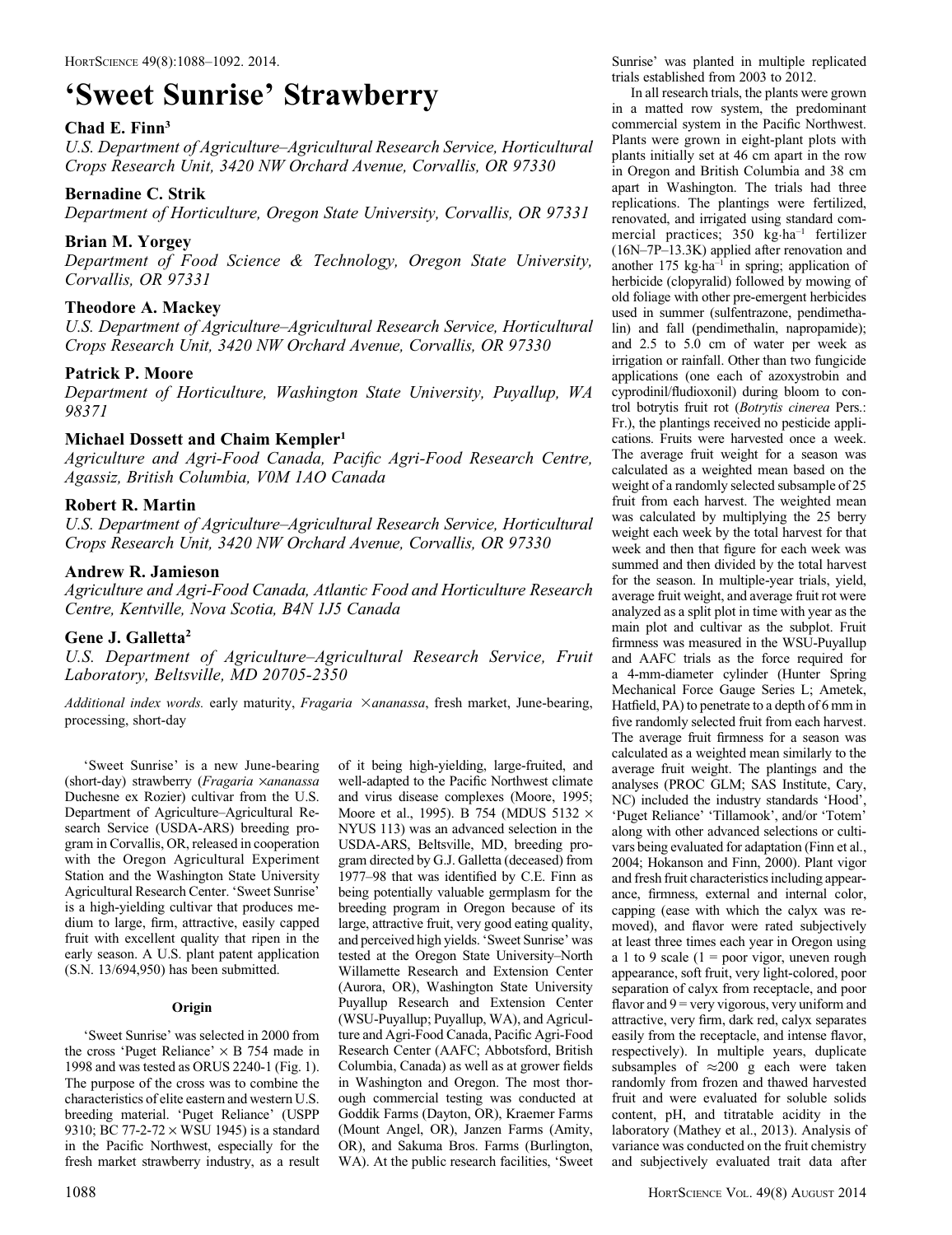

Fig. 1. Pedigree of 'Sweet Sunrise' strawberry; the female parent is on top.

checking for normality (PROC UNIVARI ATE; SAS Institute) and transformation before analysis was required for the subjectively evaluated traits. Fruit were also evaluated informally as a thawed, individually quick frozen (IQF) product by growers, processors, and researchers.

#### Description and Performance

'Sweet Sunrise' was high-yielding in every trial with yields comparable to or higher than other recent releases such as 'Charm', 'Valley Red', and 'Sweet Bliss' or the industry standards

Received for publication 9 May 2014. Accepted for publication 10 June 2014.

This research was partially funded by the Oregon Strawberry and Washington Strawberry Commissions.

We gratefully acknowledge the assistance of Ted Mackey, Connie Pace, Gil Buller, Wendy Hoashi-Erhardt, and Brian Harding in the evaluation of 'Sweet Sunrise'; Nola Mosier and Kara Sarver for efforts to produce the G1 material (virus tested mother plants) that is free of known viruses; Megan Mathey for helping with the evaluation of the response to phytophthora root rot inoculation of 'Sweet Sunrise'; Chrislyn Particka (formerly with Sakuma Bros. Farms, Burlington, WA), Ron and Dan Sakuma (Sakuma Bros. Farms), Arne Goddick (Goddick Farms, Dayton, OR), Phil Janzen (Janzen Farms, Amity, OR), Jim Gill (NORPAC Foods Inc., Stayton, OR), and Randy Pavlinac (formerly with Sabroso, Woodburn, OR, and Kraemer Farms, Mount Angel, OR) for their commercial evaluation; and Chrislyn Particka and Mike Christensen (Oregon Strawberry Commission) for their coordination of propagation and distribution of plants for trial.

Mention of trade names or commercial products in this manuscript is solely for the purpose of providing specific information and does not imply recommendation or endorsement by the U.S. Department of Agriculture, Oregon State University, Washington State University, or Agriculture and Agri-Food Canada.

1 Retired.

2 Deceased.

<sup>3</sup>To whom reprint requests should be addressed; e-mail Chad.Finn@ars.usda.gov.

Table 1. Yield, fruit weight, and percent fruit rot for 'Sweet Sunrise' and other cultivars in six replicated trials at Oregon State University's North Willamette Research and Extension Center (Aurora, OR).

|                       | Fruit wt $(g)^{z}$ |                    |                   | Fruit rot $(\% )$ | Yield $(kg \cdot ha^{-1})$ |            |  |
|-----------------------|--------------------|--------------------|-------------------|-------------------|----------------------------|------------|--|
| Cultivar              | Yr 1               | Yr <sub>2</sub>    | Yr 1              | Yr 2              | Yr 1                       | Yr 2       |  |
| 2003 planted          | 2004               | 2005               | 2004              | 2005              | 2004                       | 2005       |  |
| Charm                 | 17.9 a             | 11.2c              | 8.5 a             | 4.2c              | 46,851 ab                  | 29,274 a   |  |
| Pinnacle              | 17.8 a             | 15.1 ab            | 4.6 $a - c$       | 12.5a             | 48,495 a                   | 20,339 bc  |  |
| <b>Puget Reliance</b> | 17.8 a             | 10.0c              | 4.0 <sub>bc</sub> | 8.4 ab            | 35,946 cd                  | 28,927 a   |  |
| Stolo                 | 16.8 a             | 9.9c               | 7.4ab             | $4.9$ ab          | 38,874 bc                  | 21,823 bc  |  |
| <b>Sweet Sunrise</b>  | 17.7 a             | 13.1 a–c           | 3.0c              | 4.6c              | 43,714 a-c                 | 25,196 ab  |  |
| Tillamook             | 17.6 a             | 15.2 a             | 4.0 <sub>bc</sub> | 9.4 ab            | 47,482 ab                  | 20,895 bc  |  |
| Totem                 | 16.1a              | 9.3c               | 4.5 a–c           | $6.3$ ab          | 28,577 d                   | 18,177 c   |  |
| 2004 planted          | 2005               | 2006               | 2005              | 2006              | 2005                       | 2006       |  |
| <b>Sweet Sunrise</b>  | 18.5 a             | 14.6 a             | 8.3 a             | 9.3 a             | 35,946 a                   | 26,577 a   |  |
| Tillamook             | 18.2 a             | $10.9$ ab          | 7.7a              | 13.3 a            | 39,005 a                   | 19,752 a   |  |
| Totem                 | 15.4 a             | 10.1 <sub>b</sub>  | 12.2 a            | 7.3a              | 32,345 a                   | 20,484 a   |  |
| 2006 planted          | 2007               | 2008               | 2007              | 2008              | 2007                       | 2008       |  |
| Pinnacle              | 19.8 a             | 15.2a              | 6.0a              | 5.3 ab            | 29,334 a                   | 21,539 a   |  |
| <b>Sweet Sunrise</b>  | 15.4 b             | 15.6 a             | 3.9a              | $4.2$ ab          | 31,297 a                   | 25,765 a   |  |
| Tillamook             | 16.0 <sub>b</sub>  | 14.0 ab            | 3.7a              | 2.3 <sub>b</sub>  | 40,843 a                   | 34,685 a   |  |
| Totem                 | 14.8 b             | 11.6 <sub>b</sub>  | 5.5 a             | 9.2a              | 26,438 a                   | 22,576 a   |  |
| 2007 planted          | 2008               | 2009               | 2008              | 2009              | 2008                       | 2009       |  |
| <b>Sweet Sunrise</b>  | 16.6a              | 11.2a              | 4.6 <sub>b</sub>  | 8.6 a             | 39,679 a                   | 25,595 a   |  |
| Tillamook             | 15.0 a             | 11.6a              | 5.7 ab            | 13.6 a            | 40,748 a                   | 17,888 a   |  |
| Totem                 | 14.9 a             | 9.7 a              | 9.9 a             | 16.9 a            | 23,051 b                   | 14,167 a   |  |
| Valley Red            | 15.3 a             | 9.9 a              | 5.5 ab            | 6.1a              | 30,514 b                   | 19,254 a   |  |
| 2008 planted          | 2009               | 2010               | 2009              | 2010              | 2009                       | 2010       |  |
| Charm                 | 13.6c              | $10.3$ cd          | 13.6 a            | 19.4 a-c          | 34,152 a                   | 26,880 a   |  |
| <b>Puget Crimson</b>  | 13.1c              | 13.5 <sub>b</sub>  | 11.9 ab           | $20.3$ ab         | 28,721 ab                  | 15,475 c   |  |
| <b>Sweet Bliss</b>    | 16.3 <sub>b</sub>  | 14.1 ab            | 16.9a             | 23.6 a            | 34,561 a                   | 21,429 a-c |  |
| <b>Sweet Sunrise</b>  | 17.0 <sub>b</sub>  | 13.0 <sub>bc</sub> | $10.2$ ab         | 12.2 cd           | 33,713 a                   | 23,781 ab  |  |
| Tillamook             | 20.0a              | 16.6a              | 6.0 <sub>b</sub>  | 11.7d             | 29,679 a                   | 21,267 a-c |  |
| Totem                 | 15.1 bc            | 9.5d               | 16.2a             | 14.5 b-d          | 23,477 b                   | 17,689 bc  |  |
| Valley Red            | 14.5 bc            | 12.7 bc            | 6.0 <sub>b</sub>  | $14.0b-d$         | 29,439 a                   | 24,133 ab  |  |
| 2012 planted          |                    | 2013               |                   | 2013              | 2013                       |            |  |
| Charm                 |                    | 13.2 <sub>b</sub>  | 11.4 a            |                   | 32,640 a                   |            |  |
| <b>Sweet Bliss</b>    |                    | 16.3a              |                   | 17.3 a            | 19,561 ab                  |            |  |
| <b>Sweet Sunrise</b>  |                    | 15.8 ab            |                   | 13.6 a            | 23,956 ab                  |            |  |
| Totem                 |                    | 13.1 <sub>b</sub>  |                   | 17.9 a            | 13,353 b                   |            |  |

z Means within a column and within a planting year followed by the same letter are not significantly different,  $P > 0.05$ , by least significant difference test.

'Tillamook', 'Totem', and 'Hood' in each location (Tables 1 and 2) (Daubeny et al., 1993; Finn et al., 2004, 2009, 2011, 2013; Hokanson and Finn, 2000). In Oregon trials,

'Sweet Sunrise' had mean yields that were consistently at or near the top for the cultivars in trial (Table 1). Often, the yields were significantly higher than 'Totem' in the first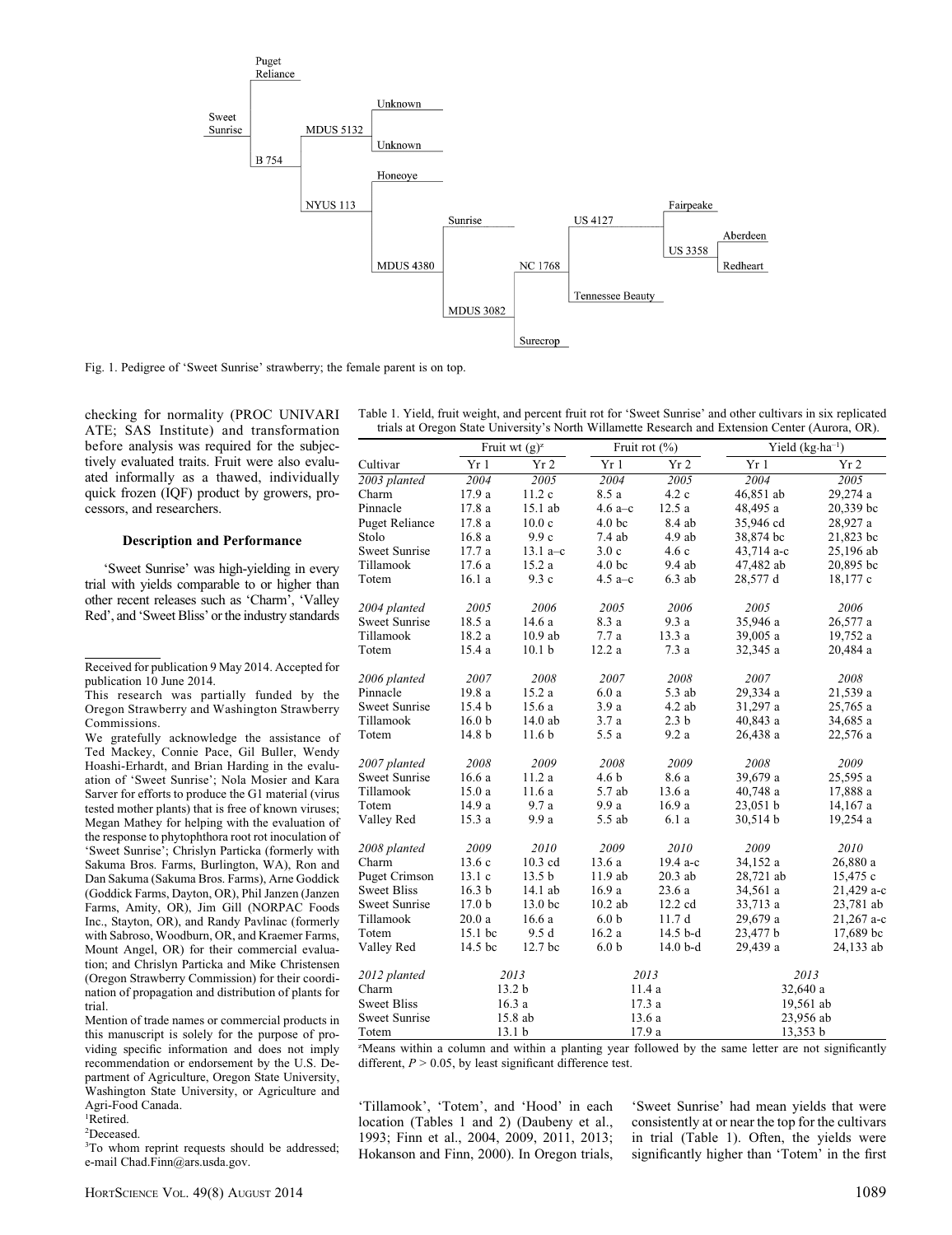harvest year but not the second. This was likely the result of variability in the trial because the yields were always numerically higher and the percent drop in yield from Year 1 to Year 2 was consistently a lower percentage than that of 'Totem' (data not shown). In Washington, 'Sweet Sunrise' was higher yielding than 'Hood' in the second year and had the highest yields over the two harvest seasons (Table 2). Although only harvested the first year after planting in British Columbia, 'Sweet Sunrise' was not as high yielding as some cultivars in the trial but had comparable yields to many Northwest standards such as 'Totem' (Table 2). Although not always significant, in nearly every trial at all three locations over each year of evaluation, 'Sweet Sunrise' was either the lowest or among the lowest for fruit lost to fruit rot (B. cinerea). The low incidence of fruit rot was a bit surprising because cultivars that ripen early when there is a greater chance of wet, humid conditions are often more inclined to fruit rot. The upright architecture of flowering/ fruiting truss in 'Sweet Sunrise' may partly be the reason for this lower incidence of fruit rot.

'Sweet Sunrise' fruit were typically medium to large-sized (Figs. 2 and 3; Tables 1 and 2). In every harvest season in Oregon, WA, and British Columbia, the fruit weight was greater than that for 'Totem' although not always significantly (Table 1). In most cases, the fruit were statistically similar to 'Totem' in the first year but larger in the second. In Washington, the fruit were heavier than all other cultivars in the first year's harvest and heavier than 'Totem' and 'Hood' in the second year's harvest. In British Columbia, the fruit were comparable to 'Tillamook' and 'Puget Reliance' for fruit weight.

'Sweet Sunrise' has excellent overall fresh fruit quality (Tables 2 and 3). 'Sweet Sunrise' was firm at WSU-Puyallup and AAFC where fruit firmness was measured objectively in each year of trial (Table 2). The firmness values were generally reflective of observed fruit firmness. In subjective trials over several years and several plantings in Oregon, 'Sweet Sunrise' fruit were rated softer than 'Tillamook' but firmer than 'Puget Reliance' and 'Totem' (Table 3). The fruit were very attractive being well formed and symmetrical and rated as being more attractive than 'Puget Crimson', 'Tillamook', and 'Totem' (Table 3; Figs. 2 and 3). The earliest ripening cultivars tend also to be earlier flowering when environmental conditions are less suited to good pollinator activity and incomplete pollination can lead to ''rough'' fruit as a result of poorer achene set. 'Sweet Sunrise' had consistently firm fruit. 'Sweet Sunrise' fruit had excellent, uniform, and ideal external color, not typically as dark as 'Valley Red' but darker colored than 'Puget Reliance' (Fig. 3; Table 3). The fruit were uniformly deep, bright red when cut open (Table 3). In research evaluation, the fruit were rated as the poorest of the cultivars for capping (Table 3). Although this is a positive trait for the fresh market, it is a negative trait for fruit being harvested for processing. In the commercial trials of 'Sweet Sunrise' where the field is not picked until as late as possible to maximize harvest efficiency, no problems were mentioned by picking crews or fieldmen with capping. 'Sweet Sunrise' fruit tasted very good with a good acid to sweetness balance (Table 3). 'Sweet Sunrise' fruit were rated as not quite as good as 'Puget Crimson' for flavor, comparable to 'Sweet Bliss' and better than the other cultivars in the trial in Oregon.

As part of the breeding program, thawed, IQF fruit of each genotype were evaluated by an expert panel of researchers and industry members annually in the off-season. In all

Table 2. Yield, fruit size, fruit firmness, and percent fruit rot for 'Sweet Sunrise' and other cultivars in replicated trial at Washington State University–Puyallup (Puyallup, WA) and for fruit yield, weight, and percent rot, and for seven genotypes, firmness at Agriculture and Agri-Food Canada (Abbotsford, British Columbia, Canada) planted in 2007 in both locations but only harvested in a single year in British Columbia.

|                       | Fruit wt $(g)^z$  |                  | Fruit rot $(\% )$ |                       | Fruit firmness $(g)$ |       | Yield $(kg \cdot ha^{-1})$ |           |  |
|-----------------------|-------------------|------------------|-------------------|-----------------------|----------------------|-------|----------------------------|-----------|--|
| Cultivar              | 2008              | 2009             | 2008              | 2009                  | 2008                 | 2009  | 2008                       | 2009      |  |
| Washington            |                   |                  |                   |                       |                      |       |                            |           |  |
| Hood                  | 13.8 bc           | 8.1 d            | $12.6$ ab         | 12.0a                 | 144 b                | 190a  | 25,555 a                   | 13,682 b  |  |
| <b>Puget Reliance</b> | 14.4 bc           | 10.7 bc          | 13.5 ab           | 15.3a                 | 159 ab               | 179 a | 25,331 a                   | 35,569 a  |  |
| Stolo                 | 14.5 <sub>b</sub> | 13.0a            | 20.8a             | 14.6 a                | 158 ab               | 175 a | 26,519a                    | 30,093 ab |  |
| Sweet Sunrise         | 17.8a             | $12.4$ ab        | 7.6 <sub>b</sub>  | 6.6 a                 | 179 a                | 171 a | 26,004a                    | 39,353 a  |  |
| Totem                 | 11.7c             | 9.8 cd           | 18.6 a            | 10.1a                 | 164 ab               | 182 a | 21,139 a                   | 32,387 a  |  |
| British Columbia      |                   |                  |                   |                       |                      |       |                            |           |  |
| Benton                | 13.1a             |                  | 7.7 ab            |                       |                      |       | 11,732 e                   |           |  |
| Cavendish             | 16.9a             |                  | $9.9$ ab          |                       |                      |       | 10,896e                    |           |  |
| Firecracker           | 14.3 a            |                  | 8.6 ab            |                       |                      |       | $13,982c - e$              |           |  |
| Honeoye               | 14.3a             |                  | $7.0$ ab          |                       |                      |       | 21,998 a                   |           |  |
| Jewel                 | 11.8 a            | $10.3$ ab        |                   |                       |                      |       | $14,474$ b-e               |           |  |
| Kent                  | 15.5a             | $9.9$ ab         |                   |                       |                      |       | 19,787 $a-c$               |           |  |
| Pinnacle              | 17.3a             | 4.0 <sub>b</sub> |                   |                       | 358 b                |       | $14,364$ b-e               |           |  |
| <b>Puget Reliance</b> | 14.8 a            | $7.0$ ab         |                   | 196 d<br>$14,585$ b-e |                      |       |                            |           |  |
| Shuksan               | 13.6 a            |                  | 14.2 a            |                       |                      |       | 12,119e                    |           |  |
| Stolo                 | 13.7a             |                  | 8.3 ab            |                       | 221d                 |       | 19,665 a-d                 |           |  |
| <b>Sweet Bliss</b>    | 17.0a             |                  | 8.3 ab            |                       | 289 c                |       | 13,052 de                  |           |  |
| Sweet Sunrise         | 14.6 a            | 5.9 ab           |                   |                       | 339 bc               |       | $13,754$ d-e               |           |  |
| Tillamook             | 14.7 a            |                  | $6.8$ ab          |                       | 433 a                |       | 20,696 ab                  |           |  |
| Totem                 | 11.5 a            |                  | $10.0$ ab         |                       | 220d                 |       | 12,551 e                   |           |  |

"Means within a column and within a location followed by the same letter are not significantly different,  $P > 0.05$ , by least significant difference test.





Fig. 2. Fruiting truss of 'Sweet Sunrise' strawberry. Fig. 3. Capped, harvested fruit of 'Tillamook' (left) and 'Sweet Sunrise' (right) strawberries for processing.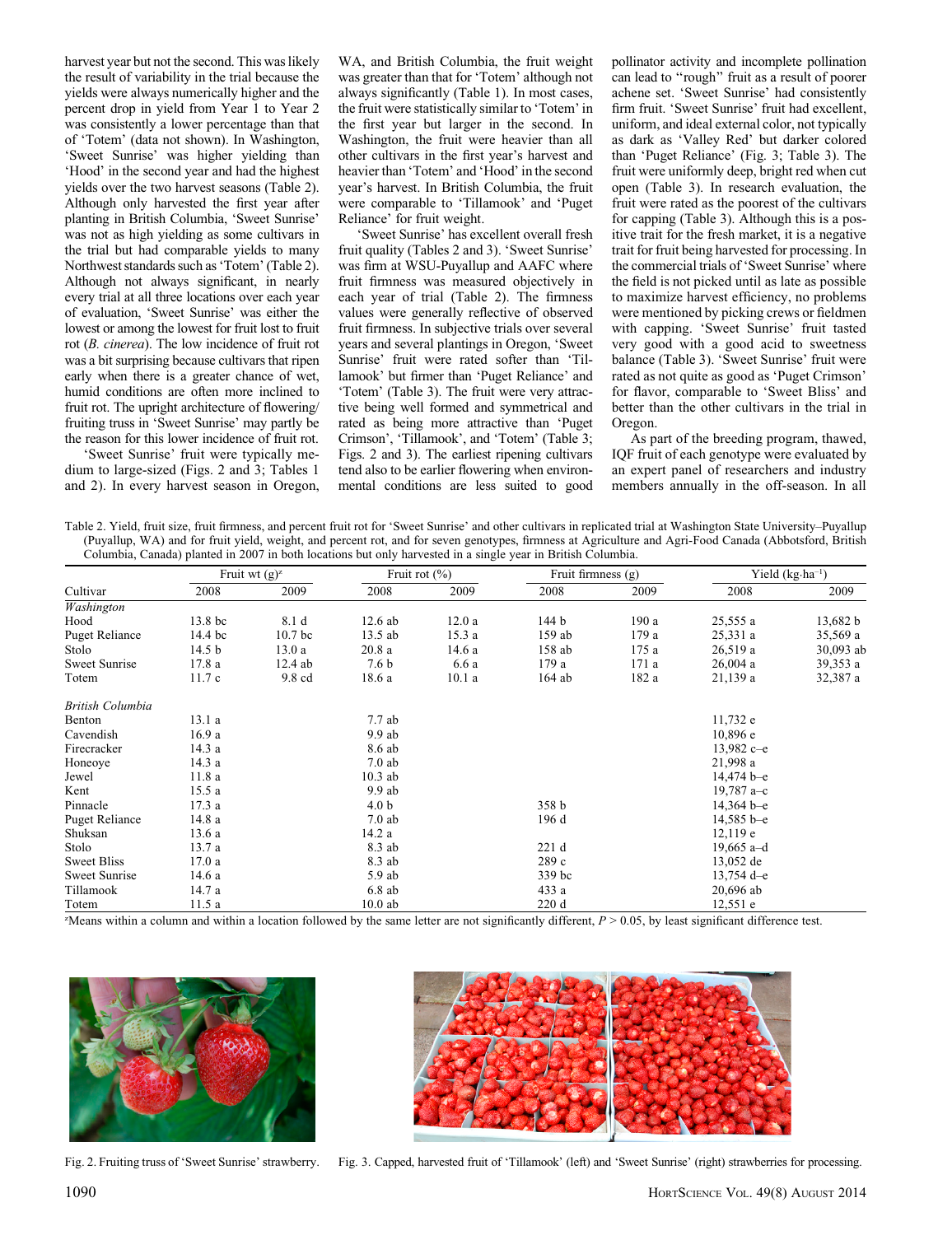evaluations, 'Sweet Sunrise' was rated excellent and comparable to 'Totem' for commercial processors (data not shown). The fruit chemistry values for 'Sweet Sunrise' were good and acceptable for commercial processing (Table 4). The soluble solids content was not as high as for 'Hood' or 'Puget Crimson' but comparable to the other cultivars in the trial. Ideally fruit for processing have a pH near 3.50 (Wrolstad et al., 2008). In the years of trial, the pH was comparable to 'Hood' and 'Totem', which are good processing cultivars (Table 4). Although 'Sweet Sunrise' fruit had low titratable acidities, they were comparable to 'Totem', 'Hood', and 'Tillamook', which are suitable for processed fruit. In the evaluation of chemistry of fruit from AAFC trials, the chemistry traits were comparable to those for 'Totem' or 'Tillamook' obtained in Oregon (data not shown).

One of the most valuable attributes of 'Sweet Sunrise' is its early ripening season (Table 5). Currently, 'Hood' is the most commonly grown early-season cultivar for the fresh market based on plant sales in the Pacific Northwest (Oregon Strawberry Commission, 2013). In Washington, 'Hood' and 'Sweet Sunrise' had a similar first harvest date (5%) but 'Sweet Sunrise' reached its 50% and 95% harvest dates 4 to 5 d ahead of 'Hood'. In Oregon, over different harvest seasons, 'Sweet Sunrise' was 5 to 7 d ahead of 'Totem' and 'Tillamook' for 5% and 50% harvest dates. 'Sweet Sunrise' typically had a few days longer harvest season in Oregon than 'Totem', 21 vs. 16 d, but was more comparable in Washington, 18 vs. 20 d, respectively (Table 5).

'Sweet Sunrise' plants were more vigorous than all of the other cultivars it was compared with (Fig. 4; Table 3). Although vigorous, the plant architecture was more similar to 'Tillamook', which is upright and open with fewer crowns per plant than 'Charm', which is dense with many crowns (Finn et al., 2013). Although not screened for any particular disease resistance in the Northwest, the plants held up well through the second harvest season and appear to have good virus tolerance. Under our minimal spray program, 'Sweet Sunrise' did not show any particular susceptibility to pests. In bench screening tests conducted by Agriculture and Agri-Food Canada (Kentville, Nova Scotia, Canada), 'Sweet Sunrise' was found to be resistant to Phytophthora fragariae Hickman races Cdn-4 and Cdn-5.

The most outstanding characteristics of 'Sweet Sunrise' were its outstanding fruit quality as a fresh or processed product, its medium to large fruit weight, and its early ripening. These characteristics make it well suited for the fresh or processed fruit markets.

#### Availability

A plant patent application has been submitted. The nuclear stock plants for propagation have tested negative for Apple mosaic, Tomato ringspot, Strawberry mild yellow edge, Tobacco streak, and Strawberry necrotic shock viruses by enzyme-linked immunosorbent assay and negative for

Table 3. Mean scores over eight years for subjectively evaluated characteristics in the field for 'Sweet Sunrise' and six other strawberry cultivars planted at Oregon State University's North Willamette Research and Extension Center (Aurora, OR).

|                       |                   | Fresh fruit characteristics |                   |                   |                   |                  |                  |  |
|-----------------------|-------------------|-----------------------------|-------------------|-------------------|-------------------|------------------|------------------|--|
|                       |                   |                             |                   | Color             |                   |                  |                  |  |
| Cultivar              | Plant vigor $z$   | Appearance                  | Firmness          | External          | Internal          | Capping          | Flavor           |  |
| <b>Puget Crimson</b>  | 7.7 <sub>by</sub> | 7.1 <sub>b</sub>            | 7.7ab             | 7.7ab             | 7.3 bc            | 8.0 a            | 7.8a             |  |
| <b>Puget Reliance</b> | 7.3 <sub>bc</sub> | 8.1 a                       | 5.9 d             | 7.0 d             | 6.5d              | 8.1 a            | 6.8c             |  |
| <b>Sweet Bliss</b>    | 7.3 <sub>bc</sub> | 7.9a                        | 7.7ab             | $7.2 \text{ dc}$  | 7.0c              | 7.3 <sub>b</sub> | 7.6ab            |  |
| <b>Sweet Sunrise</b>  | 8.5 a             | 7.8 a                       | 7.7ab             | $7.5$ ab          | $7.5$ ab          | 6.6c             | 7.3 <sub>b</sub> |  |
| Tillamook             | 6.9c              | 7.1 <sub>b</sub>            | 8.2 a             | 7.5 <sub>bc</sub> | 7.2 <sub>bc</sub> | 7.3 <sub>b</sub> | 6.7c             |  |
| Totem                 | 7.3 <sub>bc</sub> | 7.3 <sub>b</sub>            | 7.0c              | $7.5$ ab          | 7.4ab             | 7.7ab            | 6.9c             |  |
| Valley Red            | 7.5 <sub>b</sub>  | 8.3 a                       | 7.3 <sub>bc</sub> | 7.8 a             | 7.6 a             | 8.2 a            | 6.9c             |  |

z Traits scored on a 1 to 9 scale: 1 = poor vigor, uneven rough appearance, soft fruit, very light-colored, poor separation of calyx from receptacle ("capping"), and poor flavor and 9 = very vigorous, very uniform and attractive, very firm, dark red, calyx separates easily from the receptacle, and intense flavor, respectively.  $y$ Means within a column followed by the same letter are not significantly different,  $P > 0.05$ , by least significant difference test.

Table 4. Soluble solids, pH, and titratable acidity for fruit purees of 11 strawberry cultivars grown at the Oregon State University–North Willamette Research and Extension Center (Aurora, OR) from 2004 to 2011 and for a single harvest in 2008 of seven cultivars planted with Agriculture and Agri-Food Canada (Abbotsford, British Columbia, Canada).

|                       | Soluble solids       | Titratable acidity |                                   |  |
|-----------------------|----------------------|--------------------|-----------------------------------|--|
| Cultivar              | $({}^{\circ}Brix)^z$ | pН                 | $(g \cdot L^{-1}$ as citric acid) |  |
| Oregon                |                      |                    |                                   |  |
| Hood                  | 10.16a               | 3.55a              | 8.31 cd                           |  |
| Pinnacle              | 7.86 bc              | 3.56 a             | 7.55d                             |  |
| <b>Puget Crimson</b>  | 9.54a                | 3.35c              | $10.52$ ab                        |  |
| <b>Puget Reliance</b> | 8.27 bc              | 3.40 <sub>bc</sub> | $9.10b-d$                         |  |
| Shuksan               | 7.98 bc              | $3.47 a-c$         | 9.83 $a-c$                        |  |
| Stolo                 | $8.03$ bc            | $3.47 a-c$         | 8.19 cd                           |  |
| <b>Sweet Bliss</b>    | 7.94 bc              | 3.36c              | 11.10a                            |  |
| Sweet Sunrise         | 8.27 bc              | 3.56a              | 7.65d                             |  |
| Tillamook             | 7.59c                | $3.47 a-c$         | 8.65 cd                           |  |
| Totem                 | 8.64 <sub>b</sub>    | 3.51 ab            | 8.74 cd                           |  |
| Valley Red            | 7.56 c               | 3.49 $a-c$         | 8.40 cd                           |  |
| British Columbia      |                      |                    |                                   |  |
| Pinnacle              | 7.30                 | 3.73               | 7.00                              |  |
| <b>Puget Reliance</b> | 7.70                 | 3.57               | 7.80                              |  |
| Stolo                 | 7.10                 | 3.52               | 8.30                              |  |
| <b>Sweet Bliss</b>    | 8.90                 | 3.48               | 9.20                              |  |
| <b>Sweet Sunrise</b>  | 8.10                 | 3.85               | 7.10                              |  |
| Tillamook             | 6.50                 | 3.56               | 7.40                              |  |
| Totem                 | 8.10                 | 3.52               | 8.70                              |  |

 $Z$ Means within a column followed by the same letter are not significantly different,  $P > 0.05$ , by least significant difference test.

| Table 5. Mean dates when harvest passed 5%, 50%, and 95% of total yield and the length of the harvest |
|-------------------------------------------------------------------------------------------------------|
| season for 'Sweet Sunrise' and other cultivars picked in the same years from trials at Oregon State   |
| University's North Willamette Research and Extension Center (OSU-NWREC; Aurora, OR) and at            |
| Washington State University (WSU)–Puyallup Research and Extension Center.                             |

|                                    |                  | Harvest season |         |         |                              |
|------------------------------------|------------------|----------------|---------|---------|------------------------------|
|                                    | No. <sup>z</sup> | $5\%$          | 50%     | 95%     | Length of harvest season (d) |
| OSU-NWREC (Aurora, OR)             |                  |                |         |         |                              |
| Sweet Sunrise                      | 5                | 29 May         | 7 June  | 20 June | 21                           |
| Stolo                              | 2                | 1 June         | 8 June  | 26 June | 25                           |
| Charm                              | 3                | 5 June         | 12 June | 21 June | 16                           |
| Totem                              | 5                | 6 June         | 14 June | 22 June | 16                           |
| Tillamook                          | 5                | 5 June         | 15 June | 23 June | 18                           |
| <i>WSU-Puyallup (Puyallup, WA)</i> |                  |                |         |         |                              |
| Sweet Sunrise                      | 2                | 11 June        | 18 June | 29 June | 18                           |
| Stolo                              | 2                | 12 June        | 21 June | 1 July  | 19                           |
| Hood                               | 2                | 12 June        | 22 June | 4 July  | 21                           |
| Totem                              | 2                | 15 June        | 23 June | 5 July  | 20                           |
| Puget Reliance                     | 2                | 16 June        | 24 June | 6 July  | 20                           |

z The number of trials where the cultivar was harvested in the same years as 'Sweet Sunrise' and that were included in the mean.